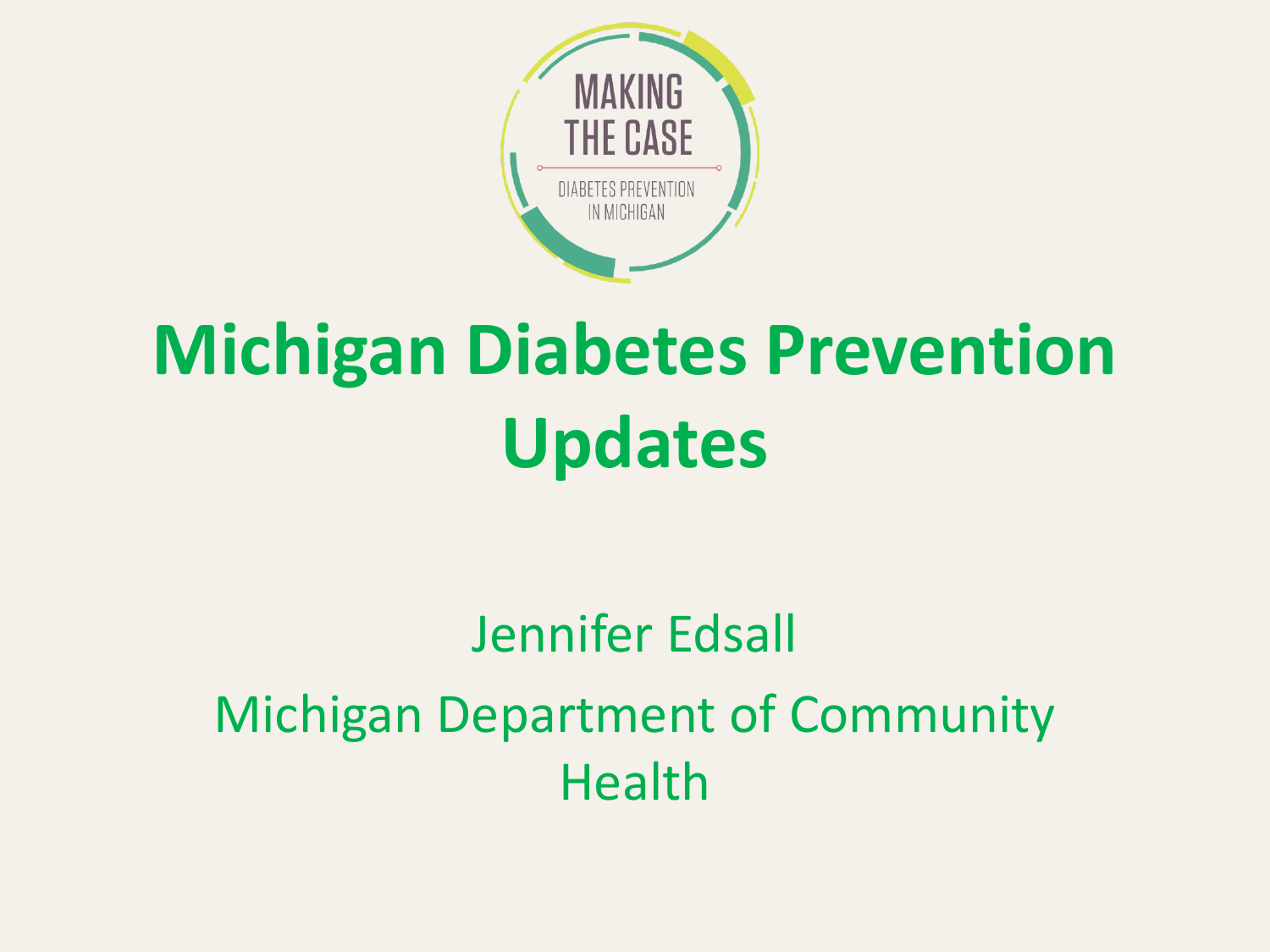

#### Meeting Objectives

#### Michigan Diabetes Prevention Network

MDCH Updates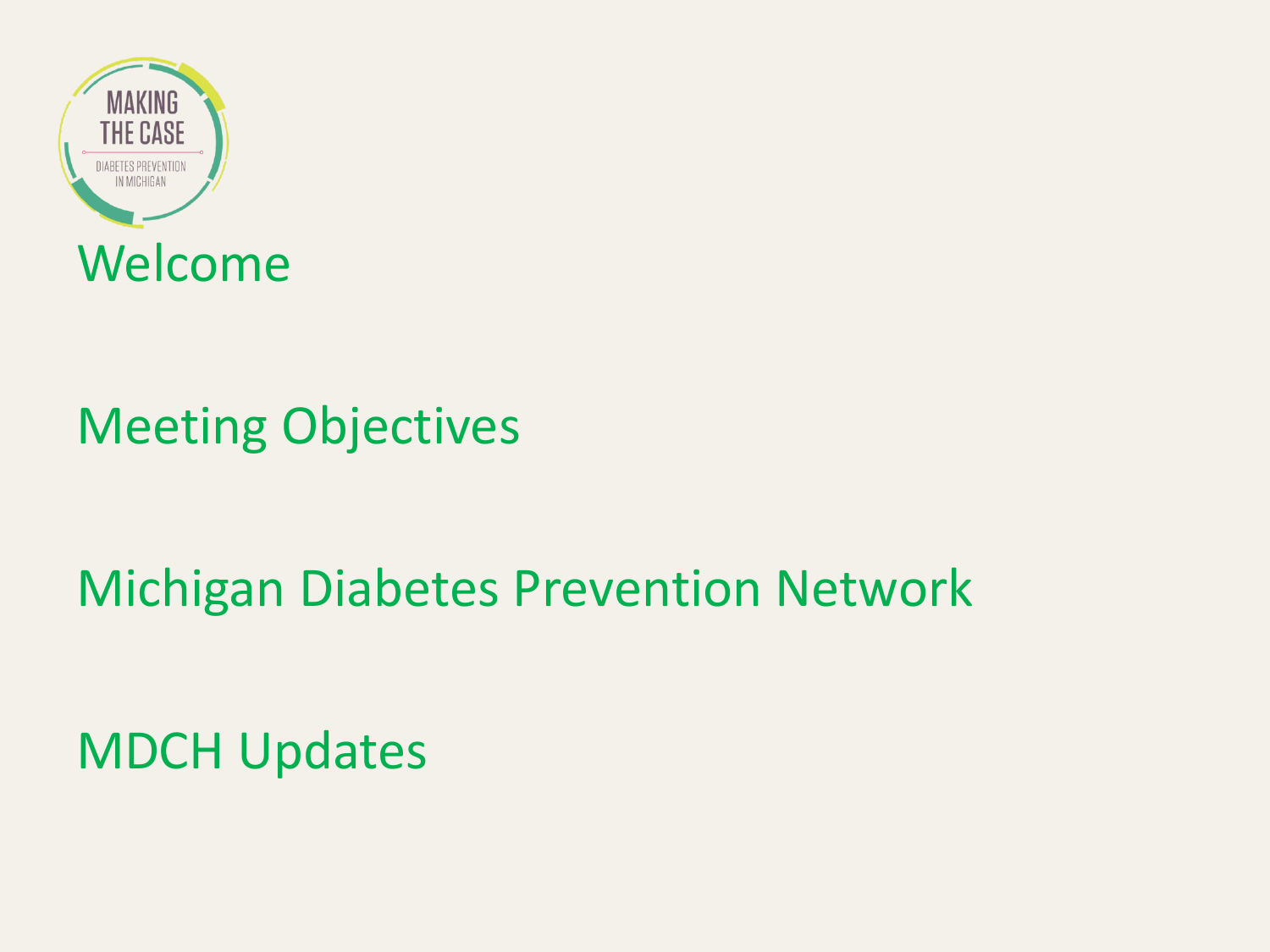

Building a Statewide Diabetes Prevention Network in Michigan

- Convening
- Communication
- Support
- Long Term Needs and Sustainability
- Strategic Partnerships and Targeted Recruitment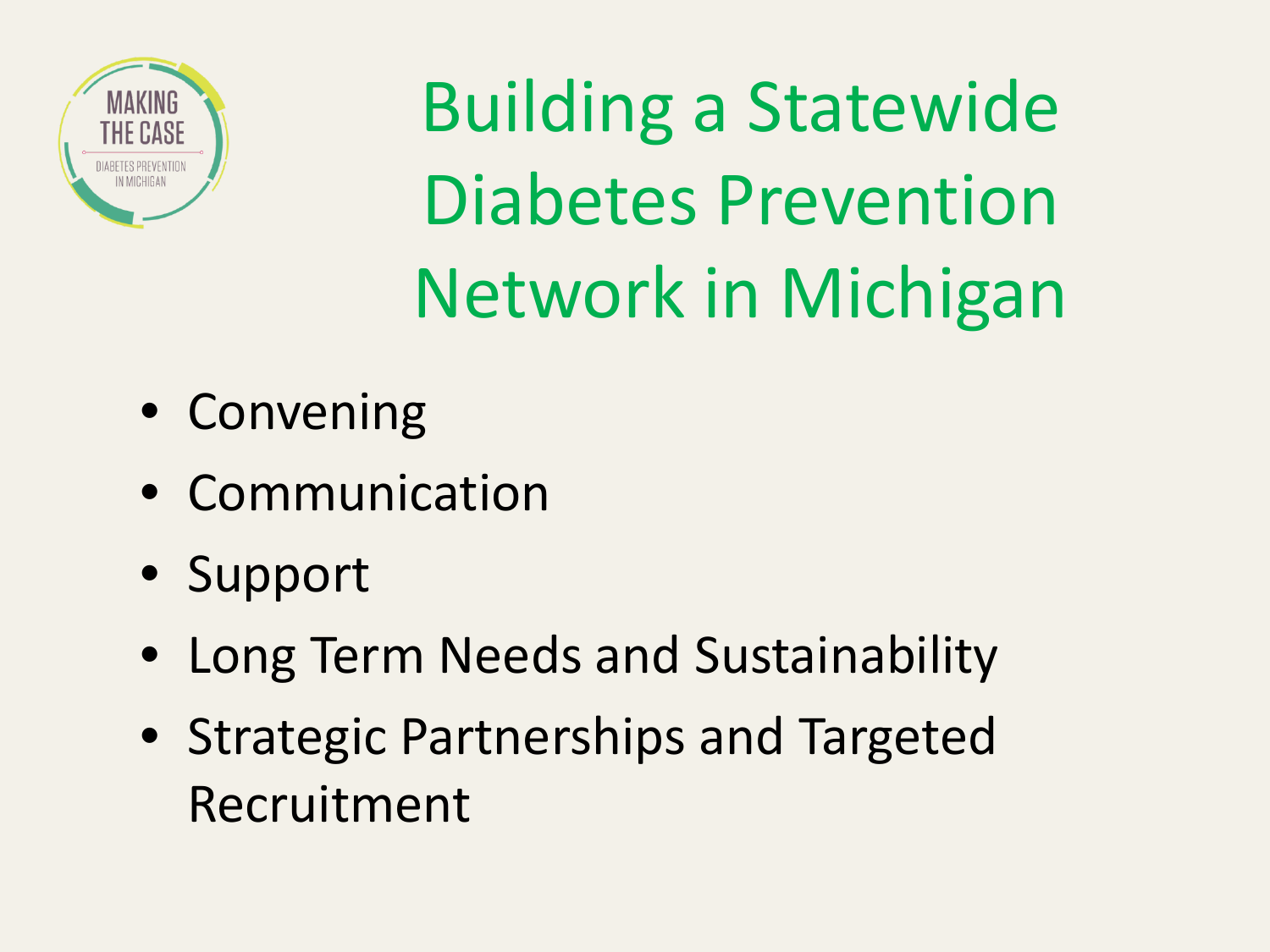

### Michigan DPRPs and YMCA Programs

YMCAS: Ann Arbor, Grand Rapids, Kalamazoo, Marquette

(Upcoming Lansing, Muskegon)

Hospital/Health Systems/Health Plans: Bronson Methodist, Garden City, Holland, Hurley Health and Fitness Center, Medical Network One, Metro Health, Spectrum Health-Reed City, St. Mary Mercy, University of Michigan Health System

Local Health Departments: District Health Department #10, Public Health, Delta and Menominee Counties

Pharmacies: My Solutions Pharmacy, University Pharmacy

Community Organizations: MSU Extension, National Kidney Foundation of Michigan, Urban Health Resource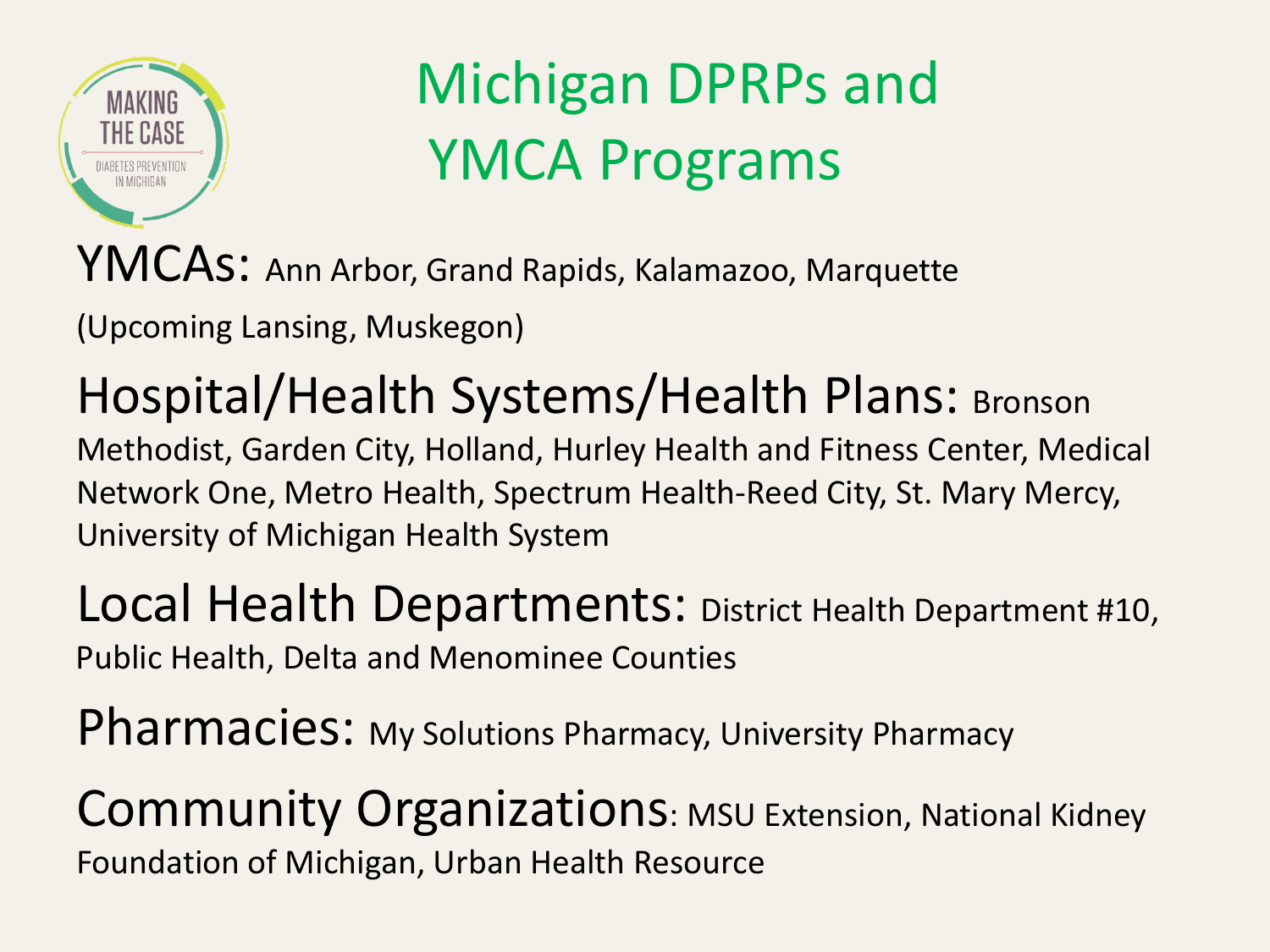

# Selected Michigan Data

|           | <b>Number of</b><br><b>Programs</b> | <b>Number of</b><br><b>Eligible</b><br>Participants* | Number of<br>those eligible<br>with blood test<br>or GDM | <b>Percent of</b><br>those eligible<br>with a blood<br>test or GDM |
|-----------|-------------------------------------|------------------------------------------------------|----------------------------------------------------------|--------------------------------------------------------------------|
| Michigan  | 23                                  | 674                                                  | 407                                                      | 60.4%                                                              |
| <b>US</b> | 504                                 | 12,941                                               | 8,098                                                    | 62.6%                                                              |

\*Eligible participants include those with a blood test, history of GDM or risk test

Data from CDC Report to state DPCPs, August 2014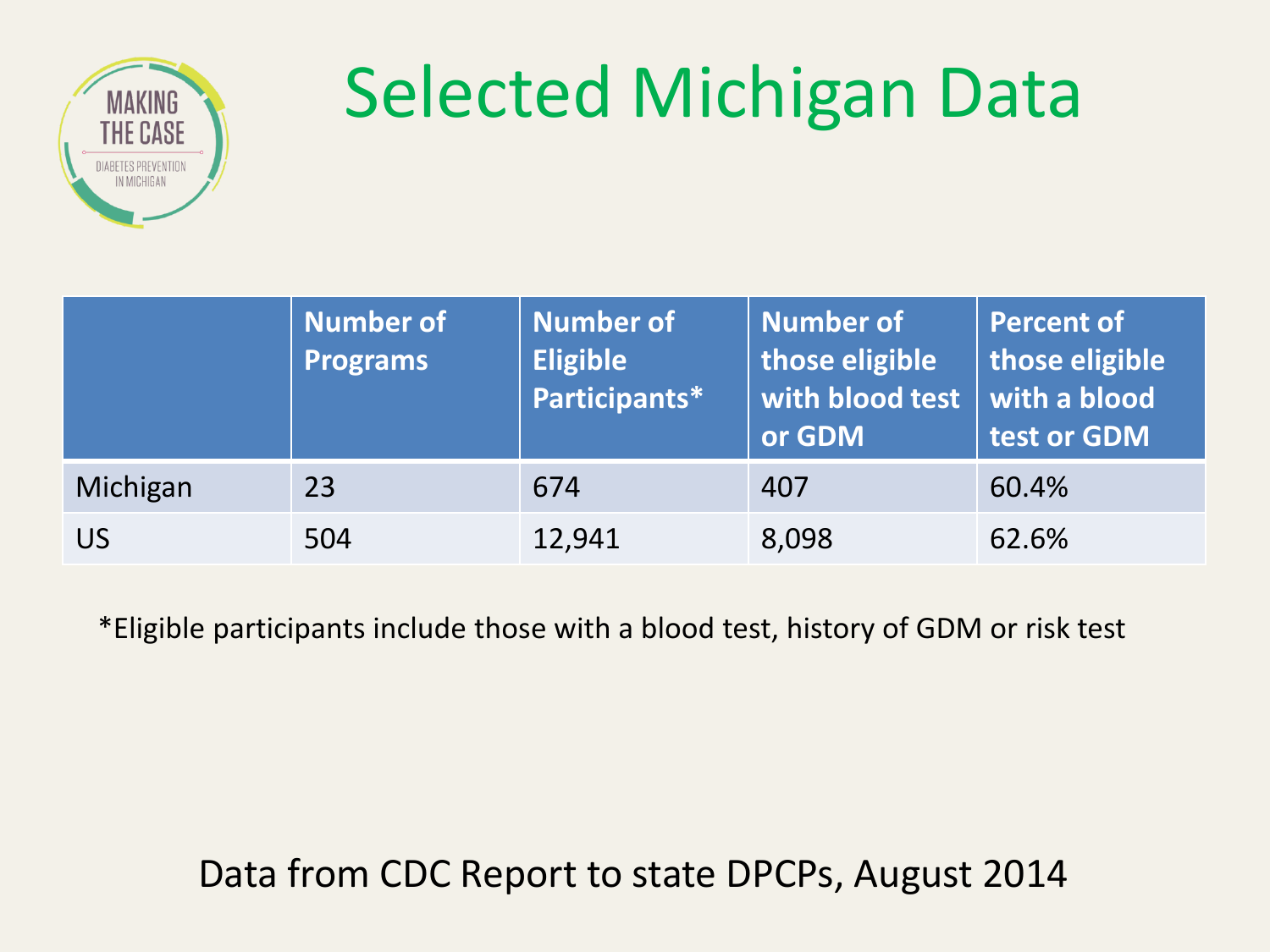

# **Michigan Diabetes Prevention Partner Webpage**



#### Michigan DPP Partner Network

Home | Conference | Recruiting Materials | Mapping Reports | Program Search

#### Michigan Diabetes Prevention Program (DPP) Partner Network

Below you will find documents and files to use as you deliver your diabetes prevention programs. If you want to share something from your organization with everyone, let us know! If something would be helpful to share, let us know that too!

#### **Network Happenings**

December 3, 2013 - Network Meeting

**Michigan Public Health Institute** 2436 Woodlake Circle Drive, Suite 300 Okemos, MI 48864 **Register for Meeting** 

January 30 and 31, 2014 - DTTAC National DPP Lifestyle Coach **Training** 

**Bronson Gilmore Center for Health Education** 7 Healthcare Plaza Kalamazoo, MI 49007 **Register for Training** 

**Network Resources** 

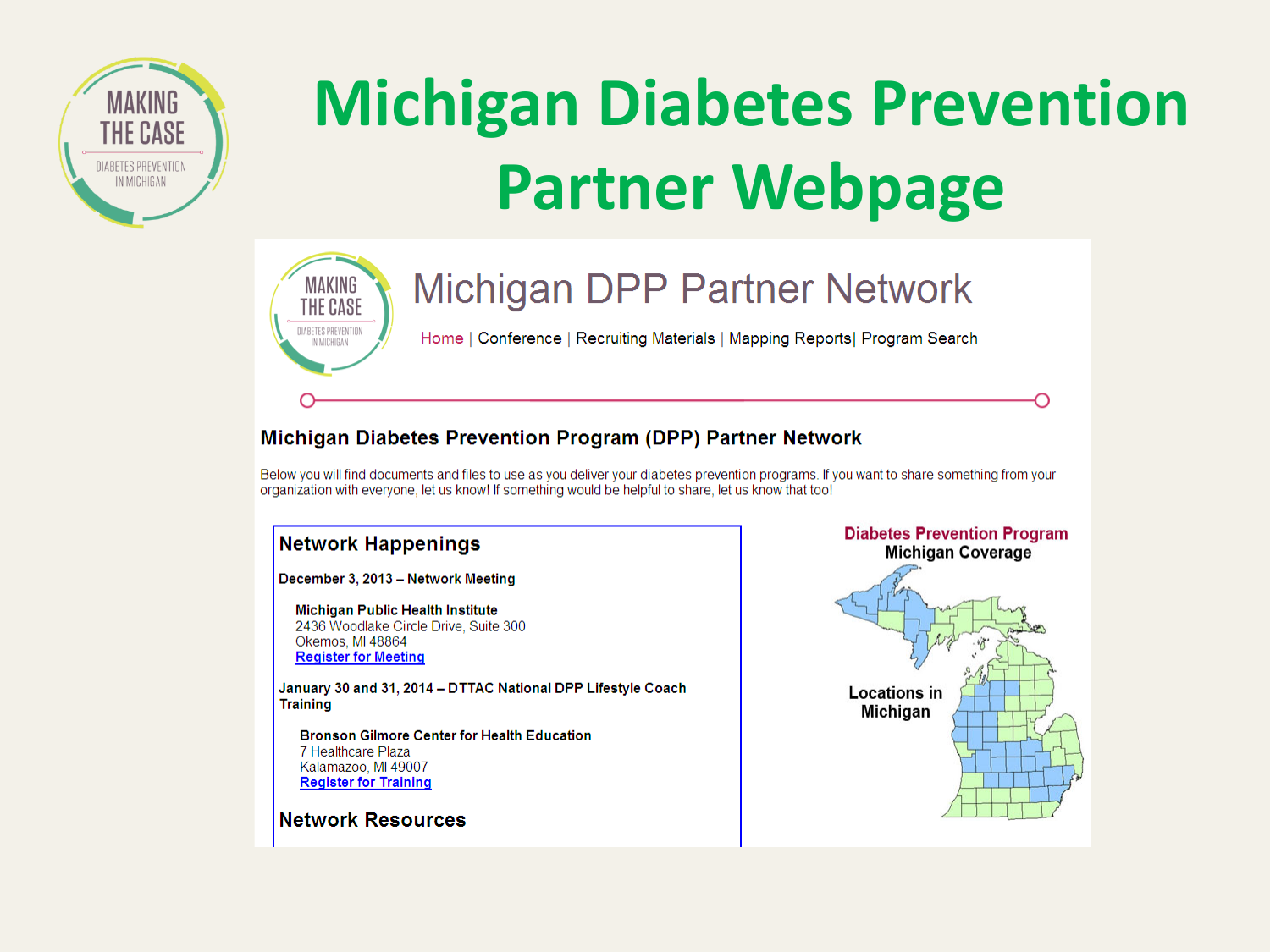

# MAKING NA DPP Searchable Database



#### **Michigan DPP Partner Network**

Home | Conference | Recruiting Materials | Mapping Reports| Program Search

#### **Search for National Diabetes Prevention Program** (DPP) Lifestyle Change Core Groups in Michigan

Check Again for Upcoming DPP courses.

**DPRP Submit Core Groups Here**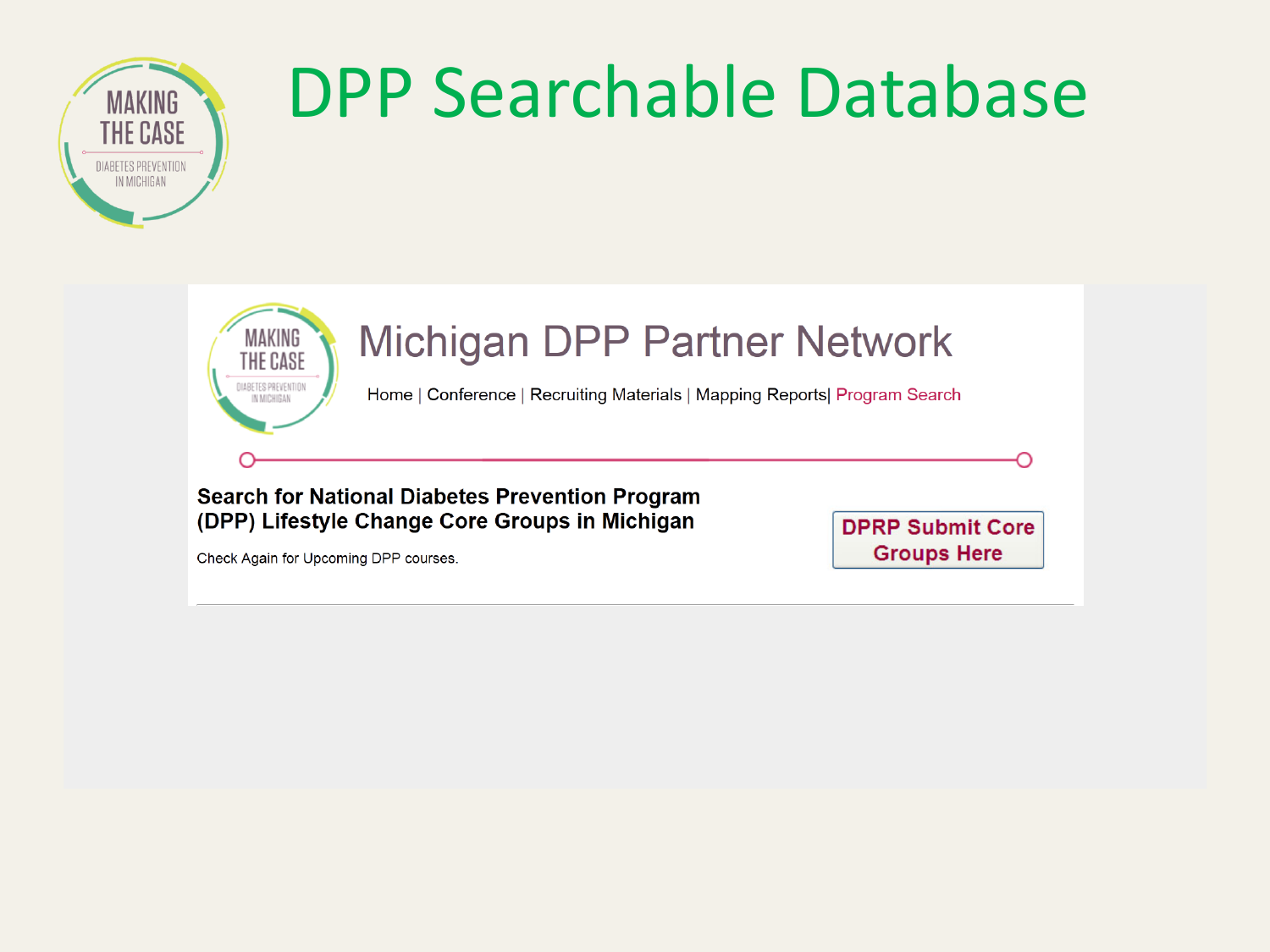

# MDCH Updates

• Current Grant Activities that Support DPP

• New CDC Grant Opportunity "1422"

• Things on the Horizon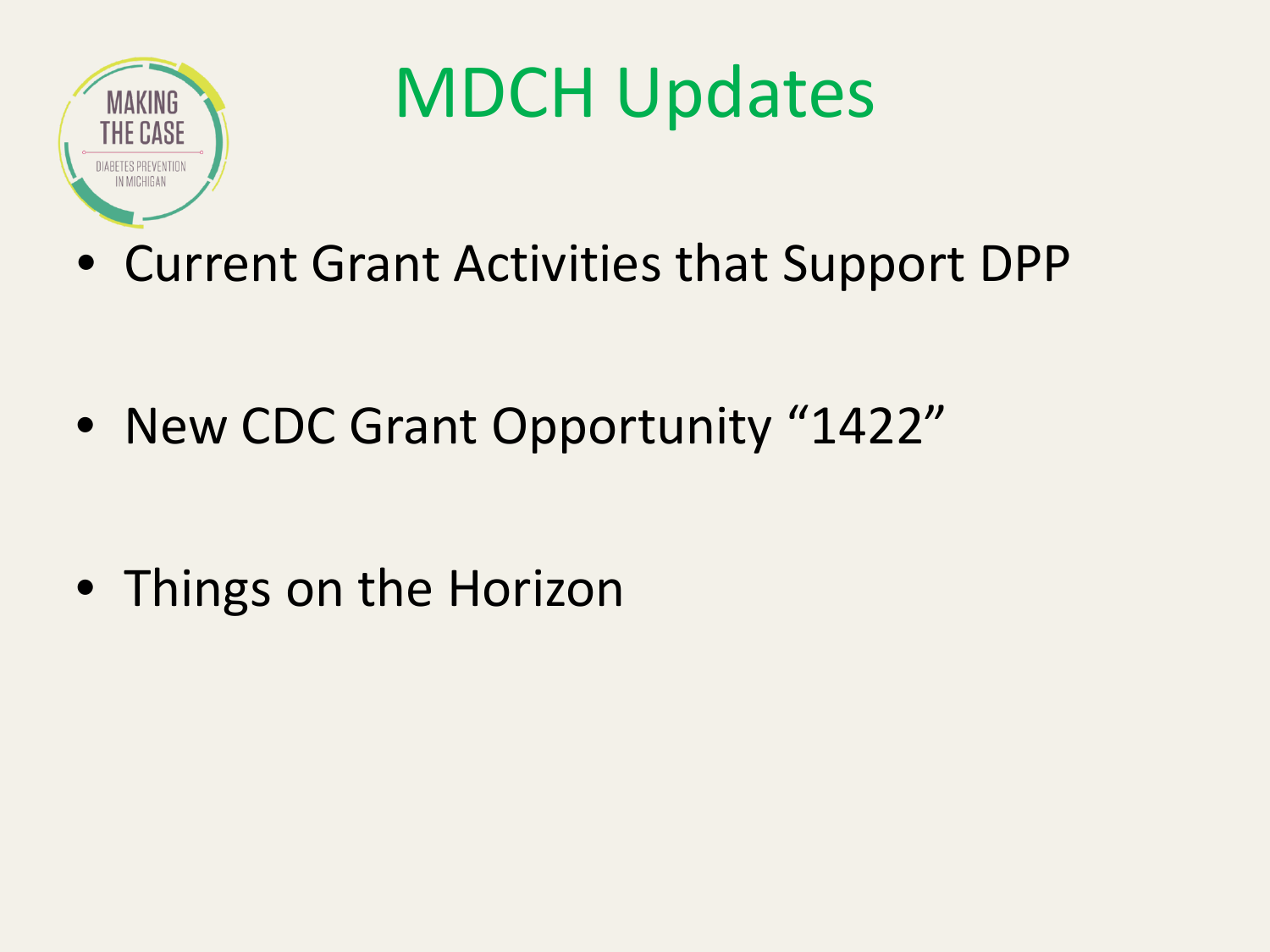

MDCH Updates Current Activities

Communication Products

Data/Surveillance

Maintain Diabetes Prevention Network

Increase DPP access to WISEWOMAN programs

Reimbursement Plan Development for MI Medicaid (Multi-Year Initiative)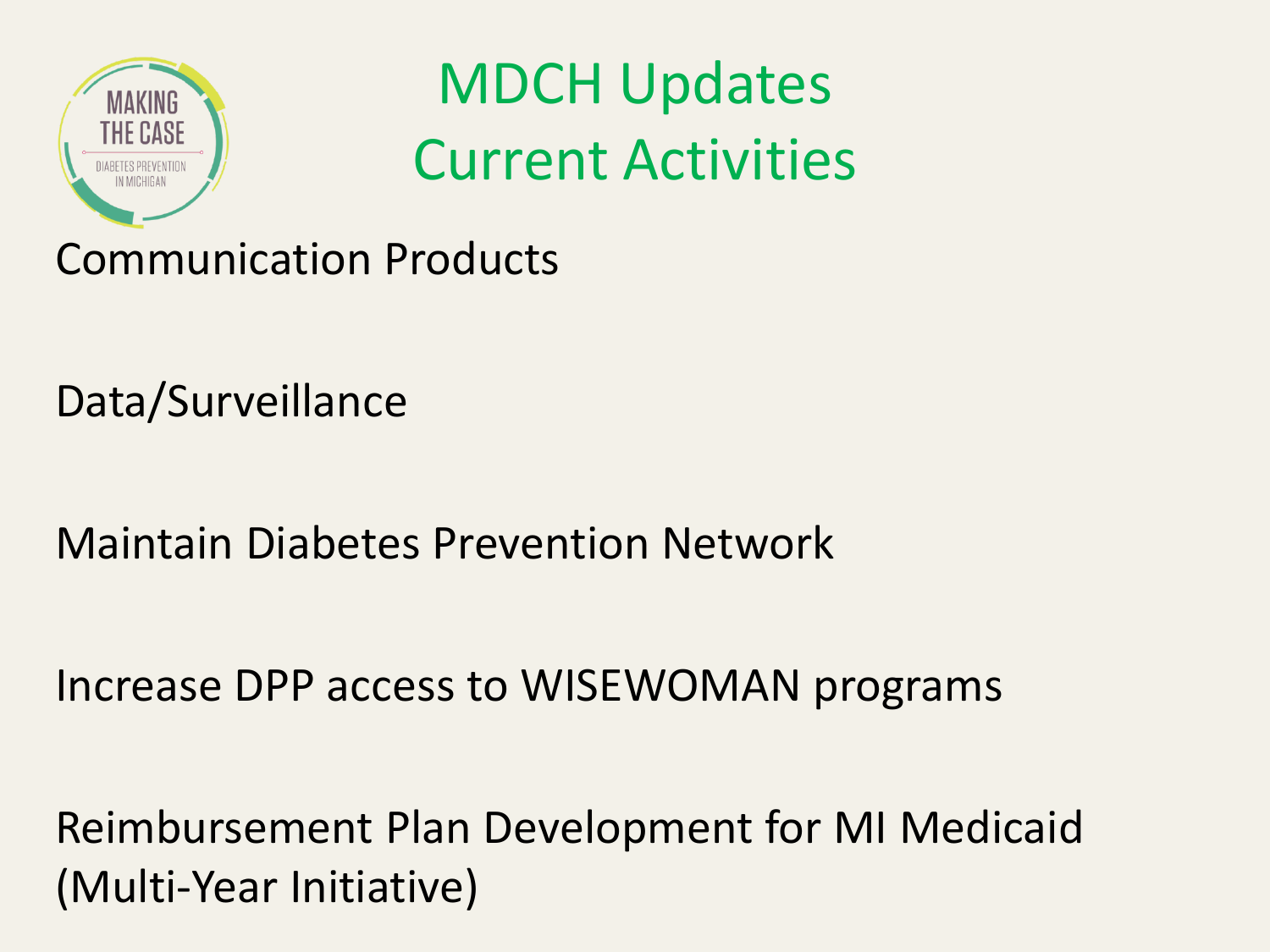

### MDCH Updates Recent Grant Activities

Michigan Diabetes Prevention Network Recruitment Plan

Targeted outreach with the YMCA State Alliance and Michigan YMCAs

Partnership with NACDD and AMA

Communication Campaign (messaging, PSAs, billboards)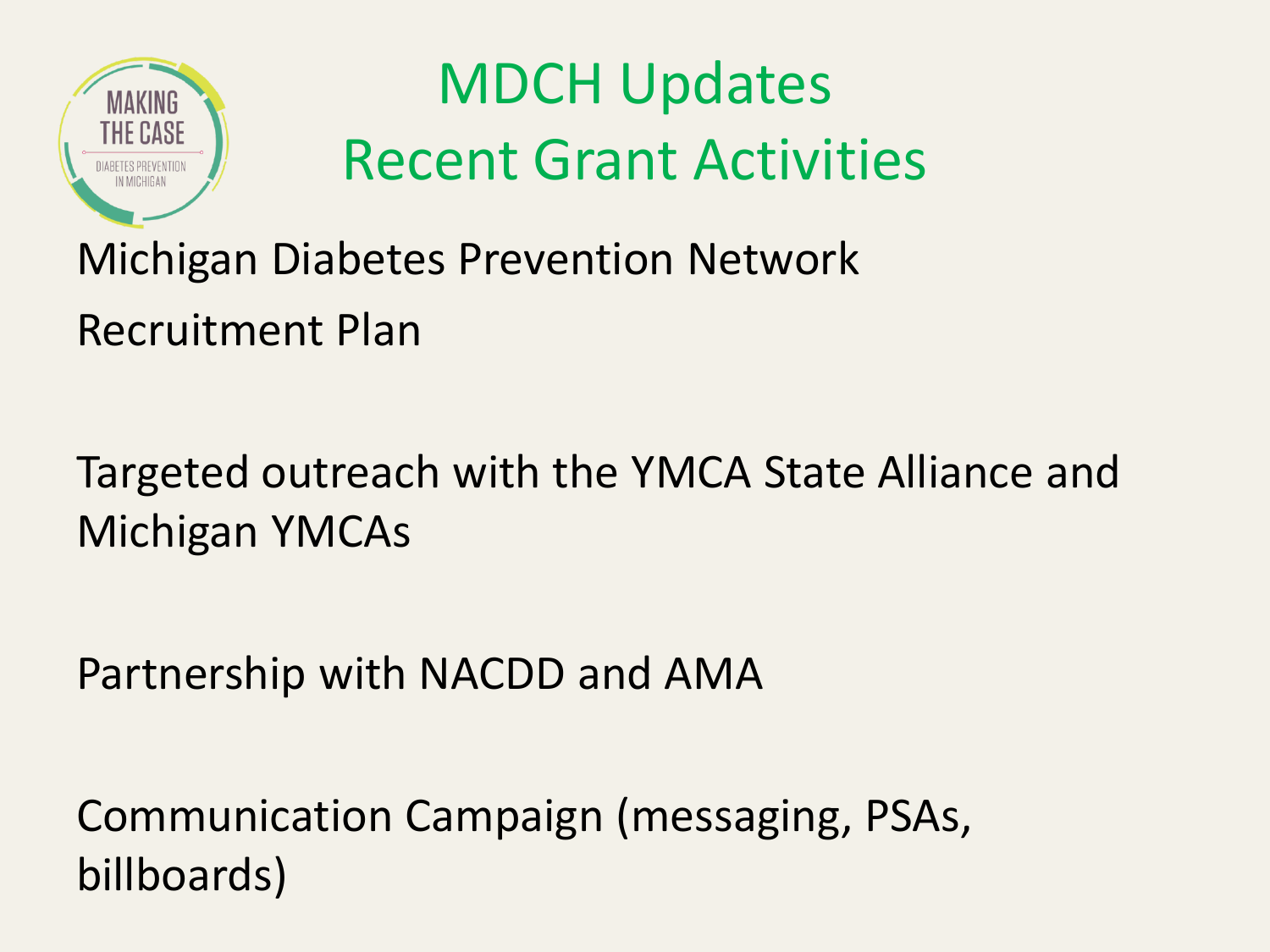

# New Grant "1422"

- 4 year, \$3.5M, Multi-strategy grant to compliment state health department work in addressing obesity, heart disease, stroke and diabetes prevention
- Environmental, health system interventions, and community-clinical linkage strategies
- Work will be done in 4-5 funded MI communities with high chronic disease burden, some statewide activities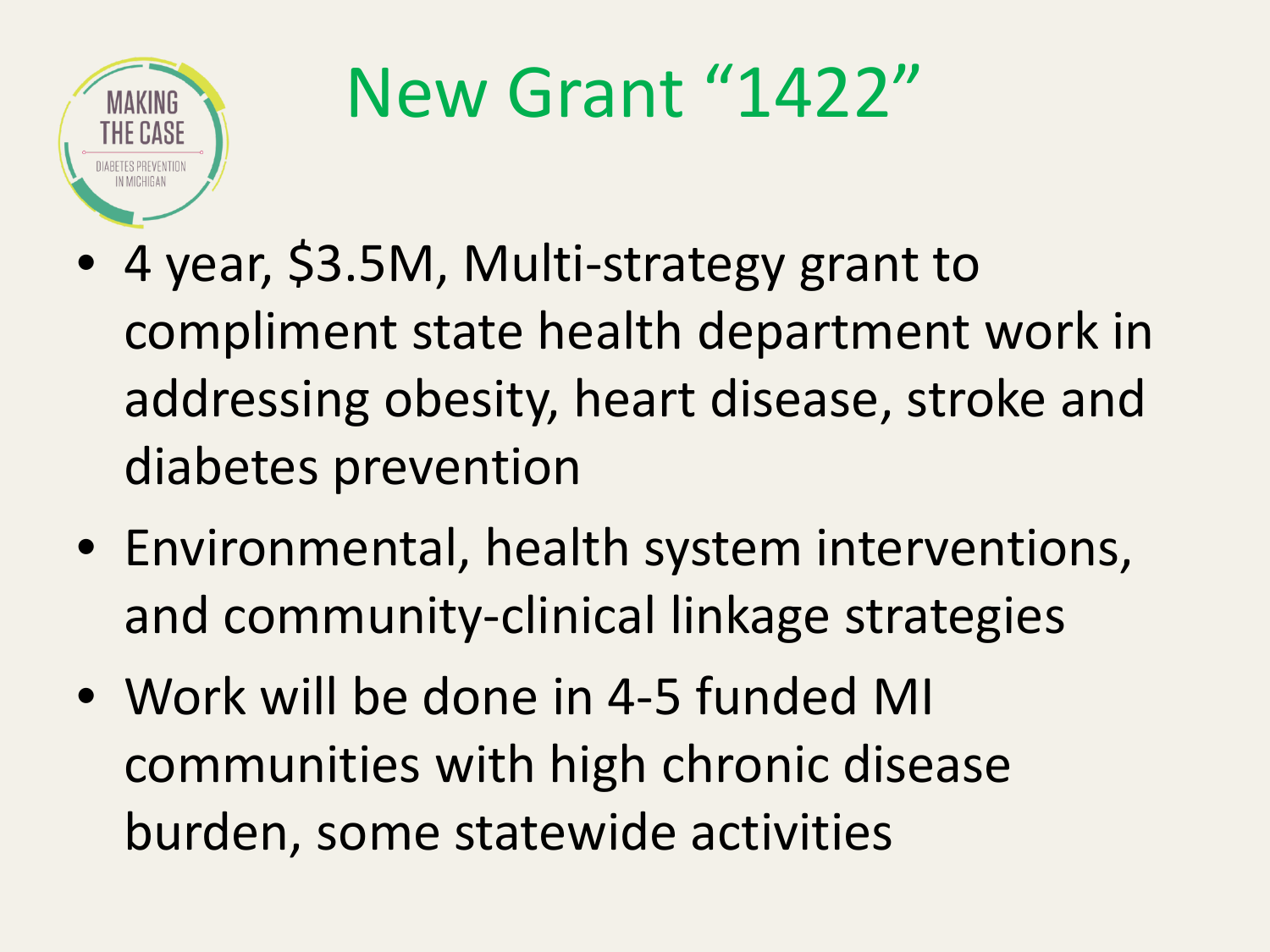

"1422 and DPP"

- Funded communities are required to promote DPP; strongly encouraged to work with existing DPP programs.
- Work with Local DPPs on referral systems and targeted health care provider outreach
- Media
- Work with community health workers (CHW), online lifestyle training for funded community CHWs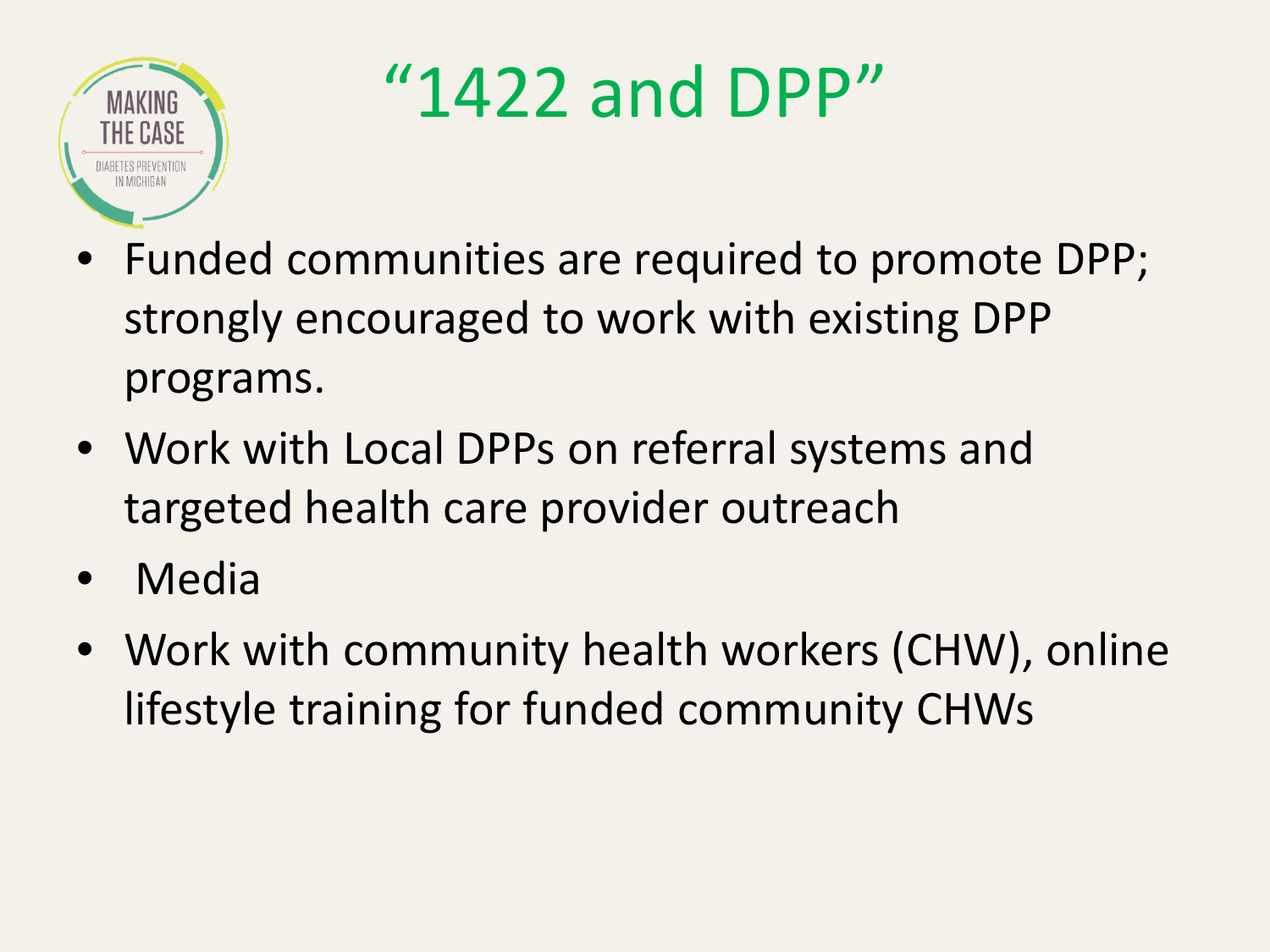

### 1422 Continued

• RFP will be out shortly, will be shared with Network once released

• Read CDC FOA for information on grant and strategies:

[http://www.cdc.gov/chronicdisease/about/state](http://www.cdc.gov/chronicdisease/about/statelocalpubhealthactions-prevcd/index.htm) [localpubhealthactions-prevcd/index.htm](http://www.cdc.gov/chronicdisease/about/statelocalpubhealthactions-prevcd/index.htm)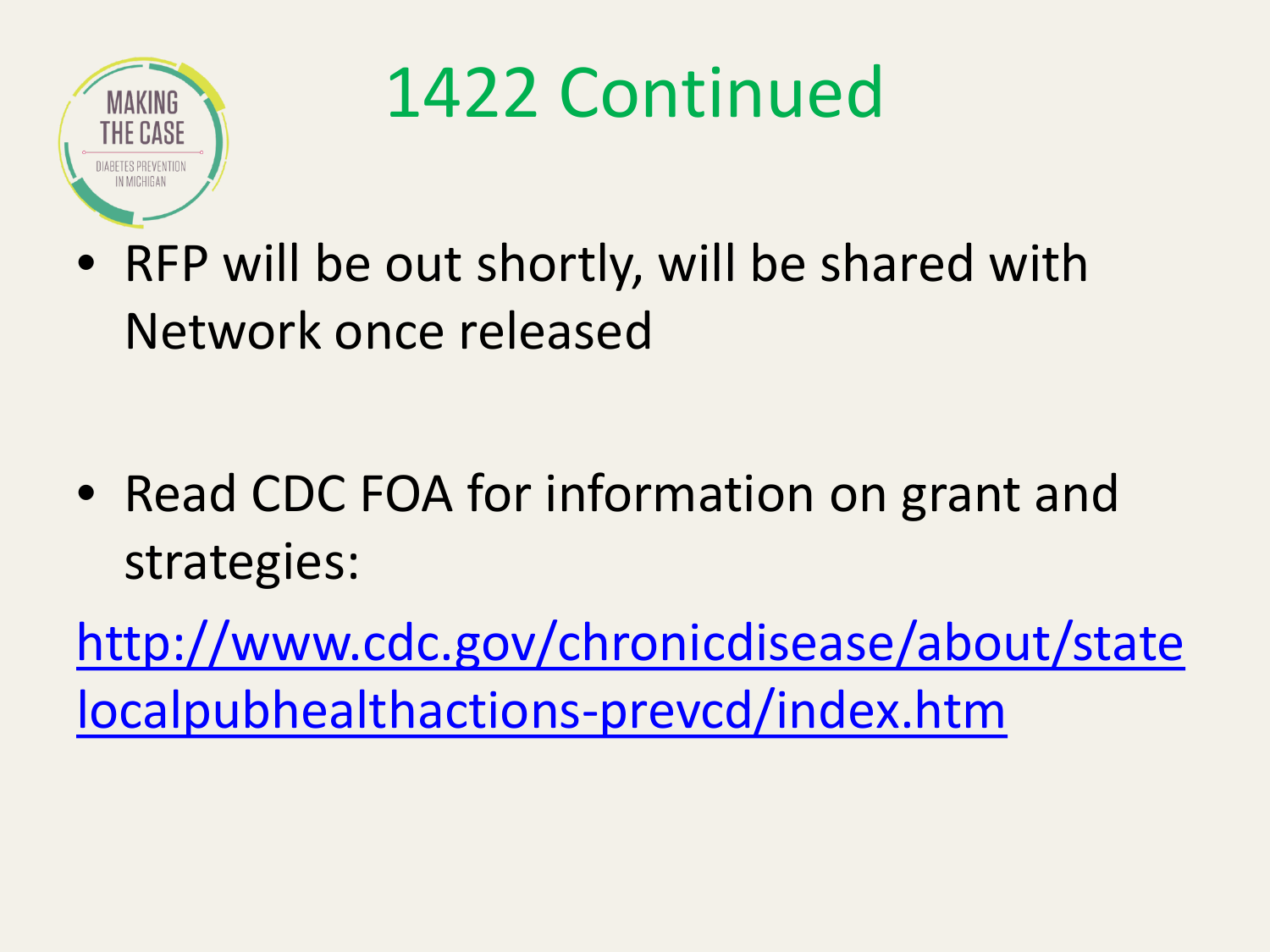

## Things on the Horizon



• Personnel Update

• Update on CDC Recognition Standards

• Input from YOU regarding Network activities!